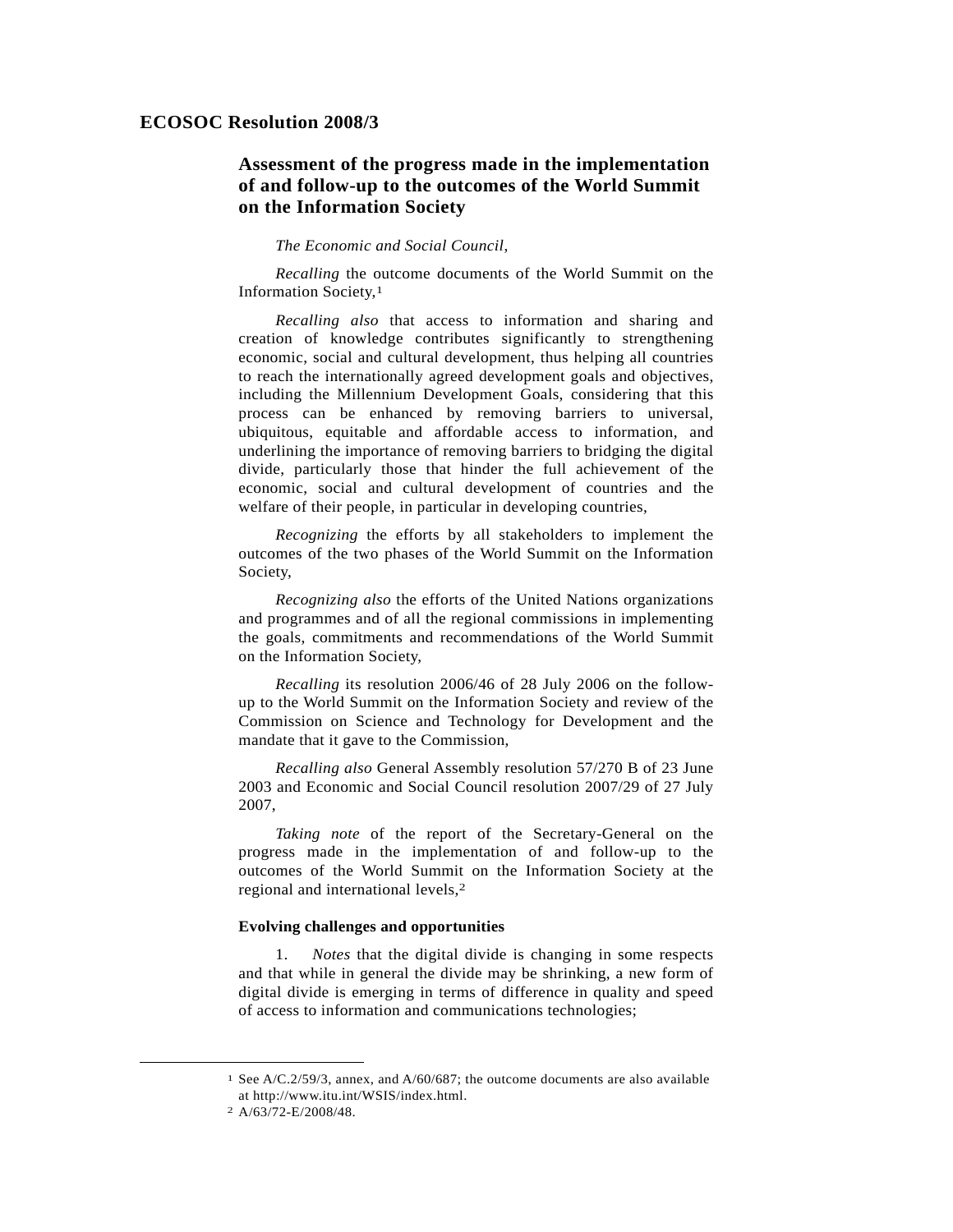2. *Also notes* the continuing relevance of assisting developing countries in their efforts to overcome the digital divide, particularly with regard to both access and capacity;

 3. *Further notes* that the disparity continues between developed and developing countries in respect of the cost and quality of access and that in developed, high-income economies, the average cost of a broadband connection is significantly less than in developing countries, both in nominal terms and as a percentage of the average monthly income;

 4. *Notes* that the gender divide still persists in respect of the quality and variety of means of access to the Internet and information and communications technologies in the building of the information society in both developed and developing countries;

 5. *Also notes* the strong growth of mobile telephony subscriptions, especially in developing countries;

 6. *Notes with concern* the growing number of incidents affecting global network safety and security and provoking service outages in large regions of the world;

 7. *Notes* that in many countries there is inadequate coherence and complementarity between national information and communications technology policies and national development and poverty reduction strategies and that, especially in the poorer rural areas, the potential of the Internet and information and communications technologies in general for promoting development has not yet been fully utilized;

 8. *Calls upon* all stakeholders to increase efforts towards funding of and investment in information and communications technologies in order to advance broadband access, including wireless access, in areas and countries in which it is still limited or nonexistent;

 9. *Calls upon* all States, in building the information society, to take steps with a view to avoiding and to refrain from taking any unilateral measure not in accordance with international law and the Charter of the United Nations that impedes the full achievement of economic and social development by the population of the affected countries and that hinders their well-being;

 10. *Reaffirms* that the protection of intellectual property is important for encouraging innovation and creativity in the information society, that, similarly, the wide dissemination, diffusion and sharing of knowledge is important for encouraging innovation and creativity, and that facilitating meaningful participation by all in intellectual property issues and knowledge-sharing through full awareness and capacity-building is a fundamental function of an inclusive information society;

 11. *Calls upon* all stakeholders to increase their efforts to reduce the disparity in cost of access, through, for example, the establishment of Internet exchange points and the creation of a competitive environment, at both the backbone network and local levels;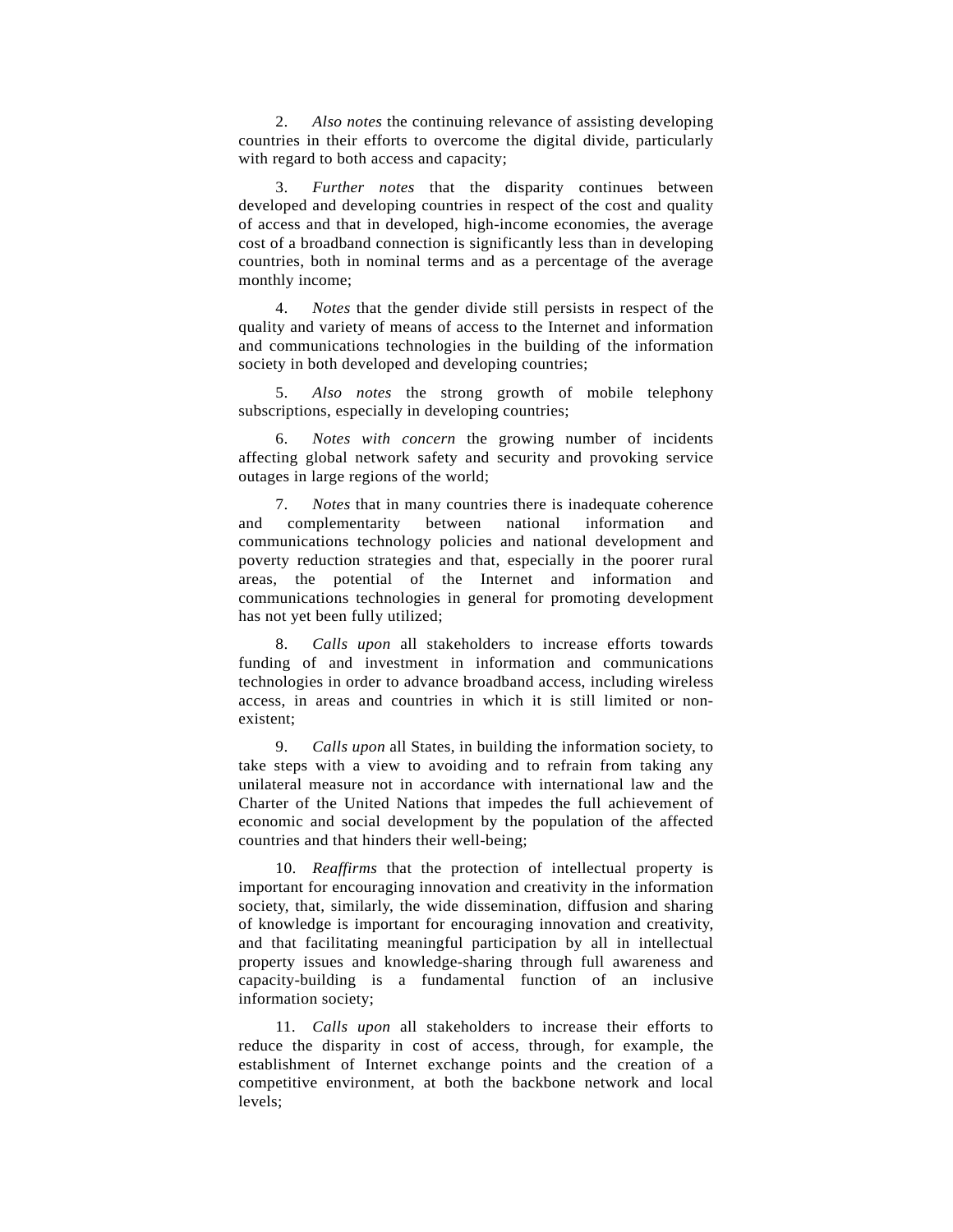12. *Recommends* that all States strive for gender equality in access to the Internet and in building the information society in both developed and developing countries, through ensuring the inclusion of the gender approach in information and communications technology policies in national strategies;

 13. *Calls upon* all stakeholders to continue the development and spread of easy-to-use applications and services for mobile phones and related devices, especially those that are useful in rural areas and work with low bandwidth and high latency;

 14. *Also calls upon* all stakeholders to cooperate more closely in making global networks more stable, resilient and secure and in overcoming outages of, incidents affecting and attacks on these networks;

 15. *Calls upon* international and regional organizations to assess and report on a regular basis on the universal accessibility of nations to information and communications technologies, with the aim of creating equitable opportunities for the growth of the information and communications technology sectors of developing countries;

 16. *Recommends* the mainstreaming of information and communications technology policies into national development or poverty reduction strategies, in accordance with the priorities of countries;

 17. *Also recommends* increased international cooperation at all levels and among all stakeholders to help rural areas access and benefit from the Internet and information and communications technologies in general;

### **Successes and shortcomings to date in respect of the implementation of the outcomes of the World Summit on the Information Society**

 18. *Takes note with appreciation* of the ongoing work of the Internet Governance Forum, its multi-stakeholder approach and its innovative platform and expresses its thanks to host Governments for their contributions;

 19. *Acknowledges* the progress made towards developing multilingual capabilities on the Internet;

 20. *Also acknowledges* the work of the Partnership on Measuring Information and Communications Technologies for Development on developing indicators for further consideration and decision by the Statistical Commission;

 21. *Notes* the lack of indicators needed to measure progress towards achieving the targets as set out in section B of the Plan of Action adopted by the World Summit on the Information Society at its first phase, held in Geneva from 10 to 12 December,<sup>3</sup> and endorsed by the General Assembly;4

 <sup>3</sup> See A/C.2/59/3, annex.

<sup>4</sup> See General Assembly resolution 59/220.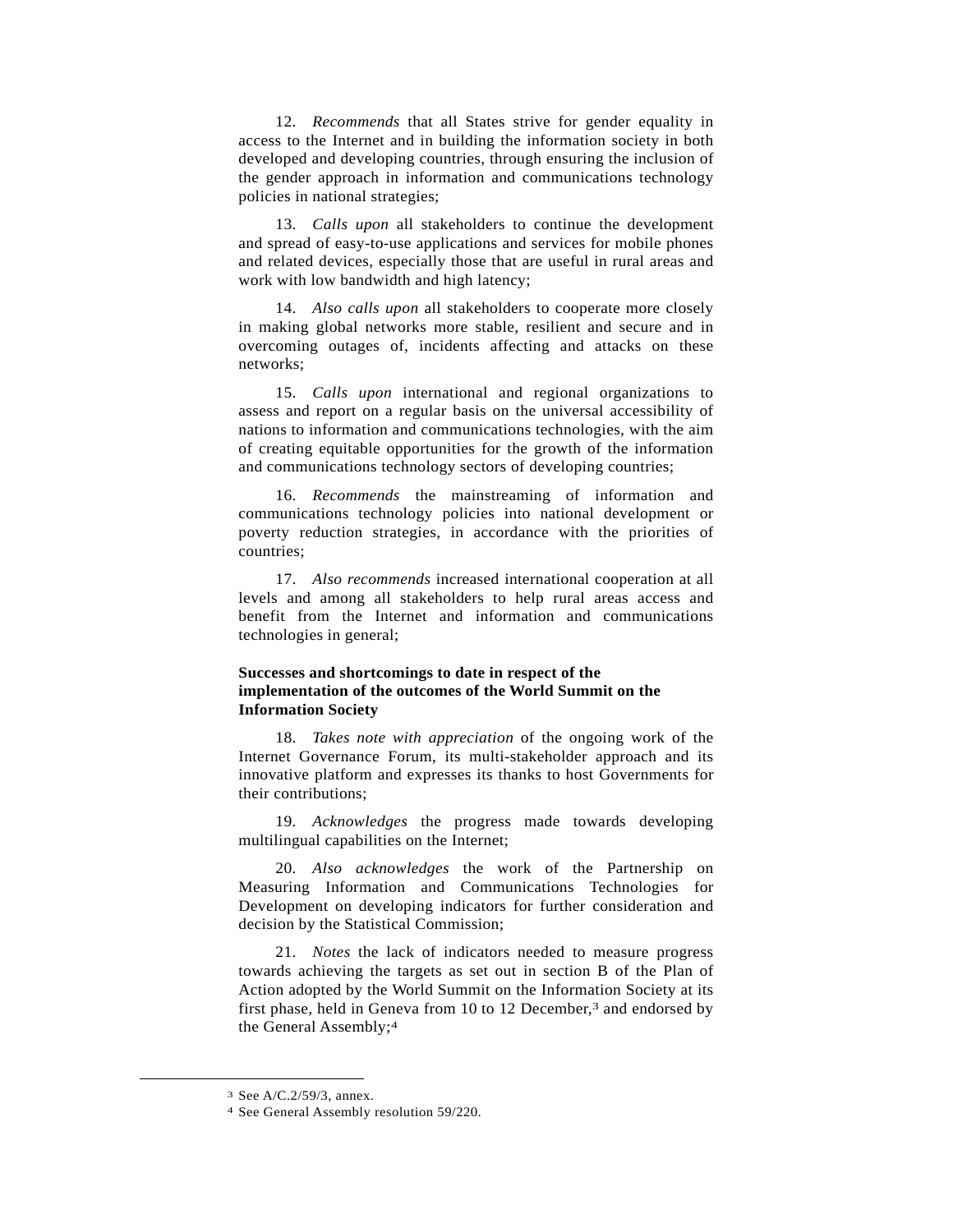22. *Takes note* of the efforts undertaken by the regional commissions in respect of the coordination of the implementation of the outcomes of the World Summit on the Information Society, including in developing e-strategies, capacity-building and measuring of information and communications technologies;

 23. *Acknowledges* the efforts of all action line facilitators, especially the International Telecommunication Union and the United Nations Educational, Scientific and Cultural Organization in their role as lead facilitators;

 24. *Notes* that the architecture for the implementation of the outcomes of the World Summit on the Information Society, as defined in the Tunis Agenda for the Information Society,<sup>5</sup> is rather complex and has also imposed limitations in respect of the participation of all stakeholders, in particular those from developing countries;

 25. *Takes note* of the letter from the Secretary-General of the United Nations addressed to relevant organizations responsible for essential tasks associated with the Internet in which he requested them to report on the steps they had taken towards achieving enhanced cooperation in accordance with paragraph 71 of the Tunis Agenda and looks forward to the report to be prepared by the Secretary-General, which may contain recommendations on how the process should be pursued, and notes that all stakeholders, in their respective roles, will be included in this process;

 26. *Reaffirms* the relevance of decisions on Internet governance in their entirety, as outlined in the Tunis Agenda;

 27. *Recommends* that the Internet Governance Forum, as a multi-stakeholder discussion forum, retain its focus on public policy issues related to Internet governance;

 28. *Encourages* collaboration among all stakeholders, including international organizations, consistent with their mandate and existing budgetary resources, in regard to the multilingualization of the Internet;

 29. *Recommends* that the Partnership on Measuring Information and Communication Technologies for Development consider the creation of benchmarks and indicators, including impact indicators, for further consideration and decision by the Statistical Commission, in order to track progress towards the attainment of the specific goals and targets set out in the outcome documents of the World Summit on the Information Society, particularly section B of the Plan of Action adopted in Geneva;

 30. *Also recommends* that action line facilitators, in cooperation with all stakeholders, establish milestones, deadlines and calendars for their action lines, taking into account the outcome documents of the Summit;

 <sup>5</sup> See chap. I, sect. B, of the report of the Tunis phase of the World Summit on the Information Society, held in Tunis from 16 to 18 November 2005, as contained in document A/60/687.